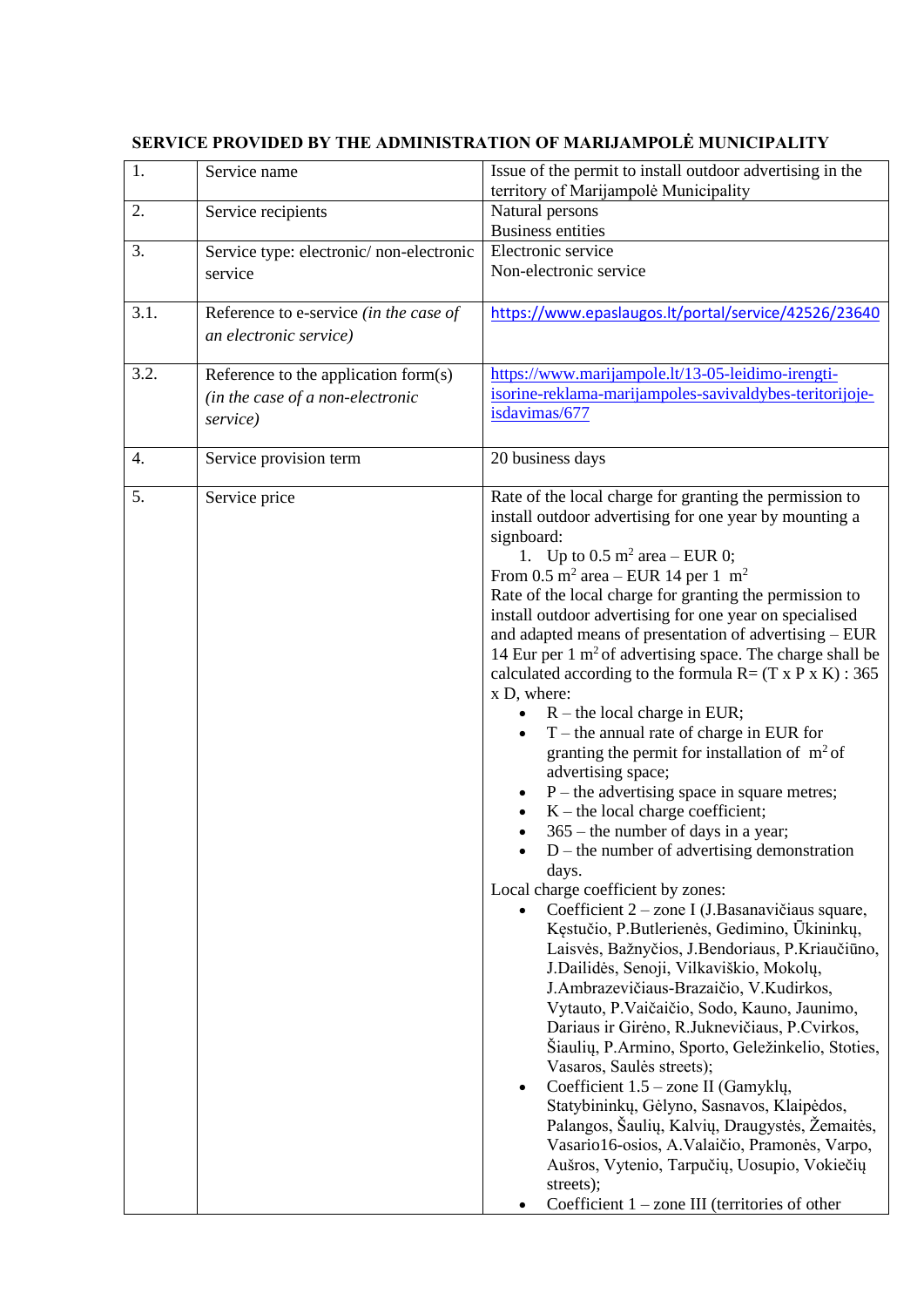|    |                                                                                                              | streets of Marijampolė town);<br>Coefficient 1 - zone IV zona (Marijampolė<br>Municipality territory in the outskirts of the<br>town)                                                                                                                                                                                                                                                                                                                                                                                                                                                                                                                                                                                                                                                                                                                                                                                                                                                                                                                                                                                                                                                                                                                                                                                                                                                                                                                                                                                                                                                                                                                                                                                                                                                                                                                                                                                                                                                                                                                                                                                                                                                                 |
|----|--------------------------------------------------------------------------------------------------------------|-------------------------------------------------------------------------------------------------------------------------------------------------------------------------------------------------------------------------------------------------------------------------------------------------------------------------------------------------------------------------------------------------------------------------------------------------------------------------------------------------------------------------------------------------------------------------------------------------------------------------------------------------------------------------------------------------------------------------------------------------------------------------------------------------------------------------------------------------------------------------------------------------------------------------------------------------------------------------------------------------------------------------------------------------------------------------------------------------------------------------------------------------------------------------------------------------------------------------------------------------------------------------------------------------------------------------------------------------------------------------------------------------------------------------------------------------------------------------------------------------------------------------------------------------------------------------------------------------------------------------------------------------------------------------------------------------------------------------------------------------------------------------------------------------------------------------------------------------------------------------------------------------------------------------------------------------------------------------------------------------------------------------------------------------------------------------------------------------------------------------------------------------------------------------------------------------------|
| 6. | Methods and procedure of payment for<br>the service (including the possibility of<br>payment for foreigners) | Payment requisites:<br>Payee: Municipal Administration of Marijampolė<br><b>Entity code: 188769113</b><br>Payee's bank name: AB SEB bankas<br><b>SWIFT code: CBVILT2X</b><br>Account number: LT 19 7044 0600 0621 0181                                                                                                                                                                                                                                                                                                                                                                                                                                                                                                                                                                                                                                                                                                                                                                                                                                                                                                                                                                                                                                                                                                                                                                                                                                                                                                                                                                                                                                                                                                                                                                                                                                                                                                                                                                                                                                                                                                                                                                                |
|    |                                                                                                              | <b>Payment purpose:</b> For granting of the permit to install<br>outdoor advertising                                                                                                                                                                                                                                                                                                                                                                                                                                                                                                                                                                                                                                                                                                                                                                                                                                                                                                                                                                                                                                                                                                                                                                                                                                                                                                                                                                                                                                                                                                                                                                                                                                                                                                                                                                                                                                                                                                                                                                                                                                                                                                                  |
| 7. | Service provision process description                                                                        | Acceptance of the application and outdoor advertising<br>installation design, coordination of the advertising<br>installation design, preparation of the answer, granting<br>of the permission                                                                                                                                                                                                                                                                                                                                                                                                                                                                                                                                                                                                                                                                                                                                                                                                                                                                                                                                                                                                                                                                                                                                                                                                                                                                                                                                                                                                                                                                                                                                                                                                                                                                                                                                                                                                                                                                                                                                                                                                        |
| 8. | Information and documents to be<br>submitted by the person                                                   | 1. The application.<br>2. The outdoor advertising installation design.<br>3. Documents confirming the title to the land, buildings<br>or other objects on which outdoor advertising is installed<br>or consent of the person possessing them on other<br>grounds, unless the owner of such object is the applicant<br>or the land, buildings or other objects on which outdoor<br>advertising is installed are wholly owned or controlled<br>by right of trust by the Municipality. When the outdoor<br>advertising is installed on shared objects controlled by<br>right of common partial ownership - the agreement of<br>co-owners specified in Article $4.75(1)$ of the Civil Code<br>of the Republic of Lithuania; when the outdoor<br>advertising is installed on shared objects controlled by<br>owners of flats and other premises of multi-dwelling<br>buildings by right of common fractional ownership – the<br>decision of owners of flats and other premises of such<br>buildings regarding the consent to install outdoor<br>advertising adopted according to the procedure set forth<br>in Article 4.85 of the Civil Code, except where a<br>signboard for which no illumination is used is installed<br>on the exterior wall, which is a shared object, of non-<br>residential premises controlled by right of ownership or<br>on other legal grounds by the advertising provider<br>situated in a multi-dwelling building whose head office<br>or a trade venue or a place of provision of services is<br>situated in such non-residential premises.<br>4. When outdoor advertising is installed in the cultural<br>heritage objects, their territories and protection zones -<br>in the cases specified by the Law of the Republic of<br>Lithuania on the Protection of Immovable Cultural<br>Heritage – the consent of the institution responsible for<br>the protection of the cultural heritage object; in<br>protected – the consent of the directorate of protected<br>areas or of the Environmental Protection Department<br>when the directorate of protected areas is not<br>established in the protected area.<br>When outdoor advertising is installed on poles, trenches |